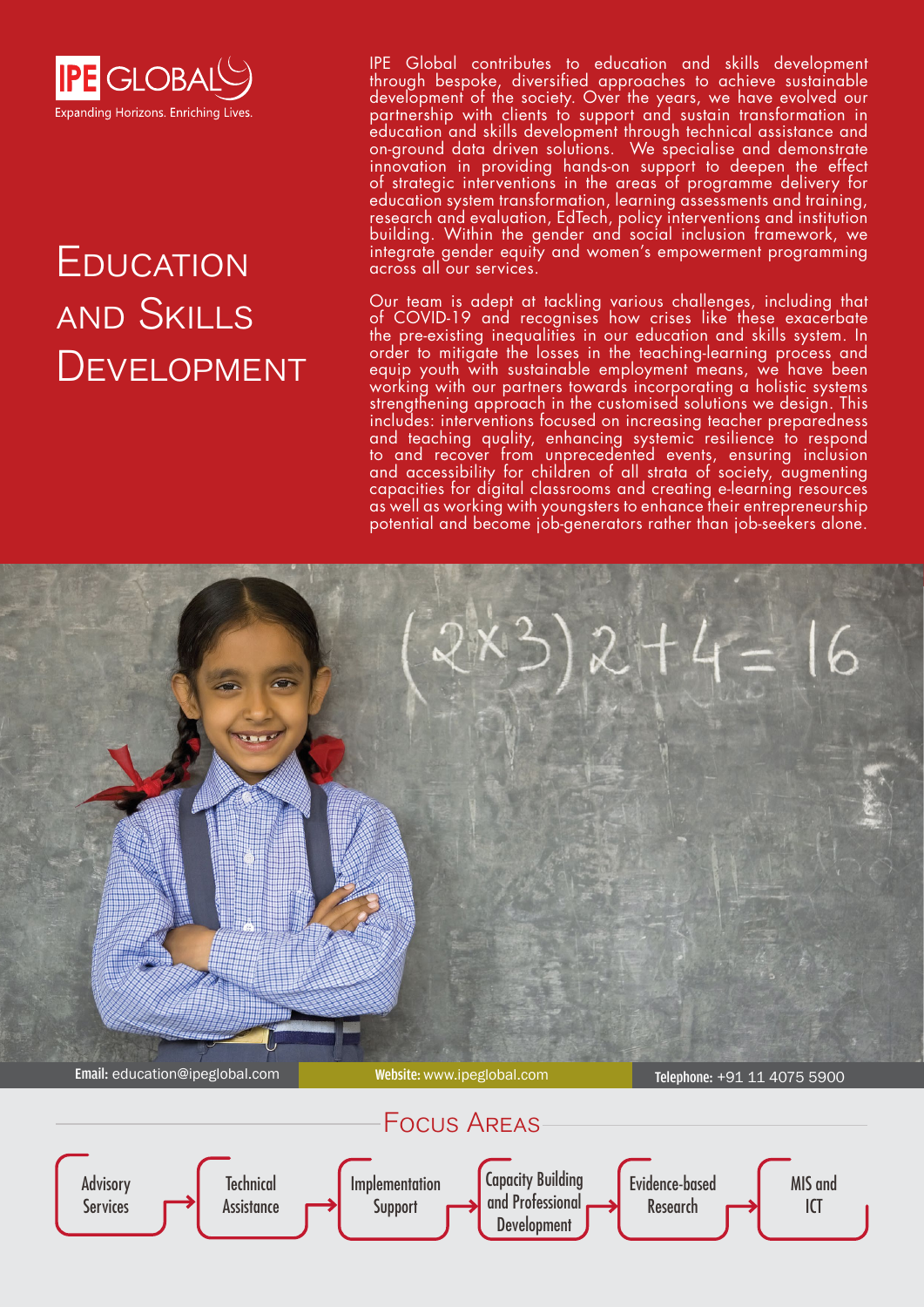

## PROJECTS

Asian Development Bank (ADB)/Himachal Pradesh Kaushal Vikas Nigam (HPKVN) II Monitoring and Evaluation Consulting Firm for Himachal Pradesh Skill Development Project (HPSDP), Himachal Pradesh, India (2018-2022)

With a focus on post-basic education and technical & vocational education and training (TVET) to promote human capital development, ADB through HPSDP is assisting Government of Himachal Pradesh (GoHP) in providing relevant and quality TVET opportunities to its youth, to prepare them for the changing needs of the labour market. Specifically, HPSDP will assist GoHP's Himachal Pradesh Kaushal Vikas Nigam (HPKVN) in reforming and modernising its TVET institutions and programmes to improve the employment prospects of Himachal Pradesh's youth. This will help youth of the state to learn relevant TVET skills and gain the confidence required to make the transition from the primary sector to the secondary and tertiary sectors, where the job prospects are better and remuneration levels are higher.

As a monitoring & evaluation (M&E) firm, we are supporting HPKVN in developing an M&E framework and action plan to track the different TVET interventions. This includes, bringing in a transformational approach to strengthen coordination and capacity building of stakeholders (HPKVN, implementation agencies, and line departments) for better programme delivery and conducting robust baseline, skills-gap and labour market analyses and tracer studies.

#### Asian Development Bank

(ADB) II Managed Services Operating Partner (MSOP) for Industry Linkage-Captive Placement under Supporting Human Capital Development in Meghalaya (SHCDM), India (2019-2020)

ADB is assisting Government of Meghalaya to improve secondary education and vocational training in the state, so graduates are better equipped to find highquality jobs. The project aims to engage industry partners with training mandates for the Meghalaya youth through a Managed Services Operating Partner (MSOP) to provide an exposure and gainful employment to the unemployed youth to the best of Corporate India through dedicated networks and established strategies.

IPE Global has helped to mobilise, train and place youth with various technical, non-technical and service-oriented skills at par with international standards with leading companies & across various cities in India. We provided market-based orientation to 500 youth for developing businessplans, doing technical and financial feasibility analysis, establishing forward and backward linkages and building capacities to help set up enterprises, thus transforming them into successful entrepreneurs with sustainable livelihoods in Meghalaya.

### **EDUCATION**

Teacher Management and Professional Development | Education Quality and Learning Assessment | Curriculum Development | Policy Research and Sectoral Development Plans | Training of School Management Committees | Open and Distance Learning | Early Childhood Care and Education | Knowledge Partnerships | School Improvement Plan Formulation | Exposure Visits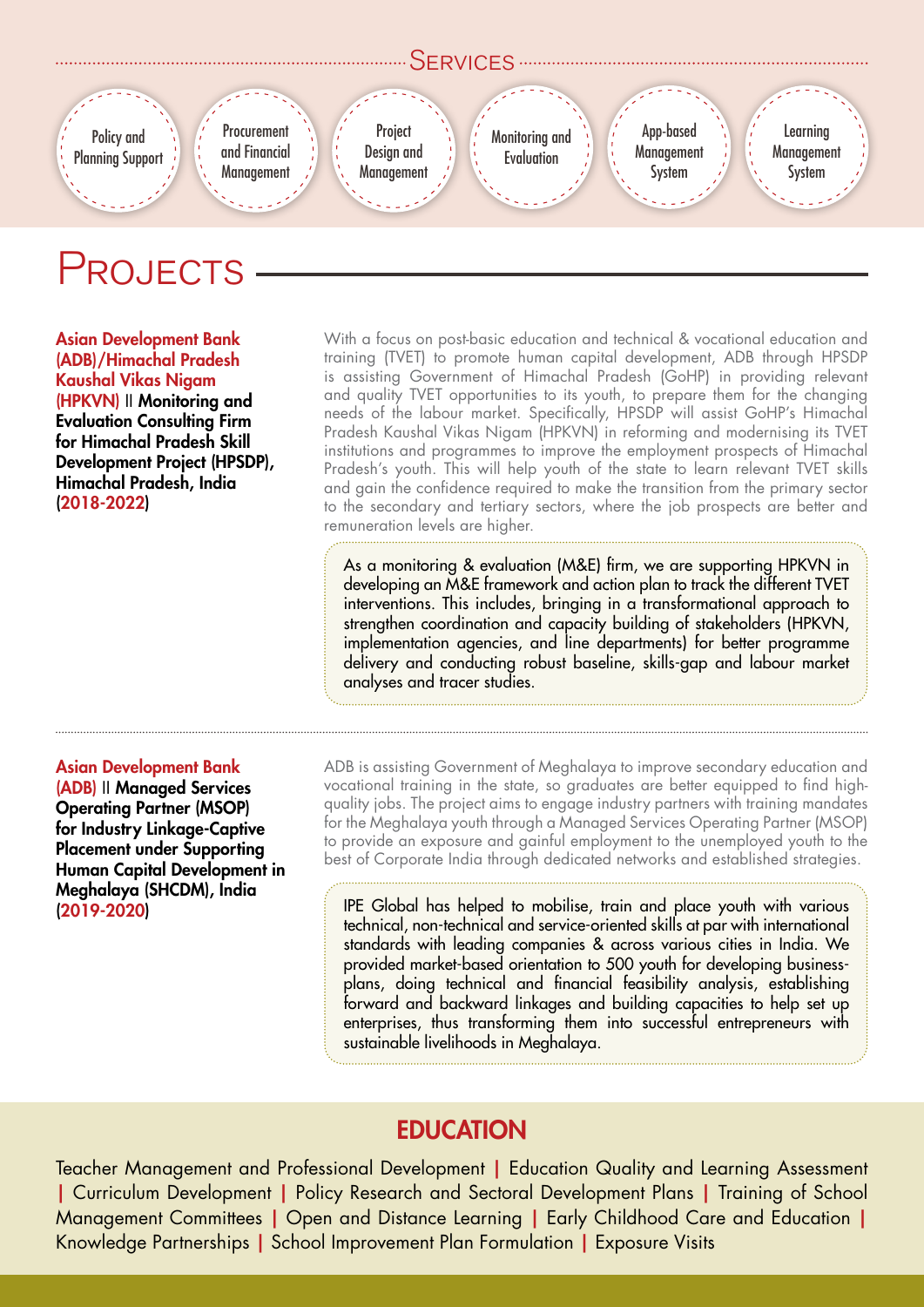British Council II Market Insights Study of the Bilateral Opportunities for the UK and India in Higher Education and Research, India and UK (2020-2021)

The UK-India Education and Research Initiative (UKIERI) started in April 2006 with the aim of enhancing educational linkages between India and the UK. Since then, UKIERI has been recognized as a key multi-stakeholder programme that has strengthened the research, leadership, and education and now skill sector relations between the two countries. The key objective of this study is to advise and inform the UK and India governments and education sectors on the respective operating environments for the UK and India in Higher Education and research. The horizon scan should be for the next 10 years and result in a study that can support decision makers find productive areas for collaboration between India and the UK.

IPE Global worked on the following:

- Desk research to provide the general landscape of the Higher Education (HE) sector at national and state levels,
- Strategic meetings with senior policy makers and HE Leaders in India and the UK to identify co-funding opportunities between India and UK,
- Prioritisation of states and cities for engagement based on market, reform and regulation, academic quality, international activity and potential opportunities,
- Online survey to map and analyse key academic institutions based on internationalisation strategies and implementation plans,
- Qualitative Competitor analysis based on innovations, best practices, investments and impact,
- Market analysis and insights on what the large-scale funding opportunities are for collaboration between India and the UK.

#### The World Bank II

Implementation Support Agency for State Council of Education Research and Training (SCERT), Government of Bihar, India (2017-2020)

The Government of Bihar (GoB), with financial support from the World Bank, launched a comprehensive programme for improving the effectiveness of elementary school teachers in Bihar. The programme seeks to improve the quality of teaching in Bihar through a three-pronged approach namely, improving teacher training, teacher performance and accountability. It aimed to strengthen the institutional capacity within the state to deliver effective teacher education, while simultaneously improving governance and accountability systems for impacting teacher performance.

As an implementation support agency (ISA), we assisted SCERT with development of design and implementation of sustainable, effective, scalable and efficient interventions to achieve the programme objectives which include:

- Developing high quality teacher education institutions for improved programme delivery,
- Certification of unqualified elementary school teachers and their continuous professional development,
- Developing an effective teacher management system with robust monitoring & evaluation practices,
- Improving accountability mechanisms for teaching effectiveness,
- Improved financial governance mechanisms.

### SKILLS DEVELOPMENT

Skill Gap Analysis | Entrepreneurship Development | Market Linkages and Industry Engagement | Mobilisation Drives | Placement Drives | Baseline and Endline Studies | Soft Skills Training | Exposure Visits | Career Framework Development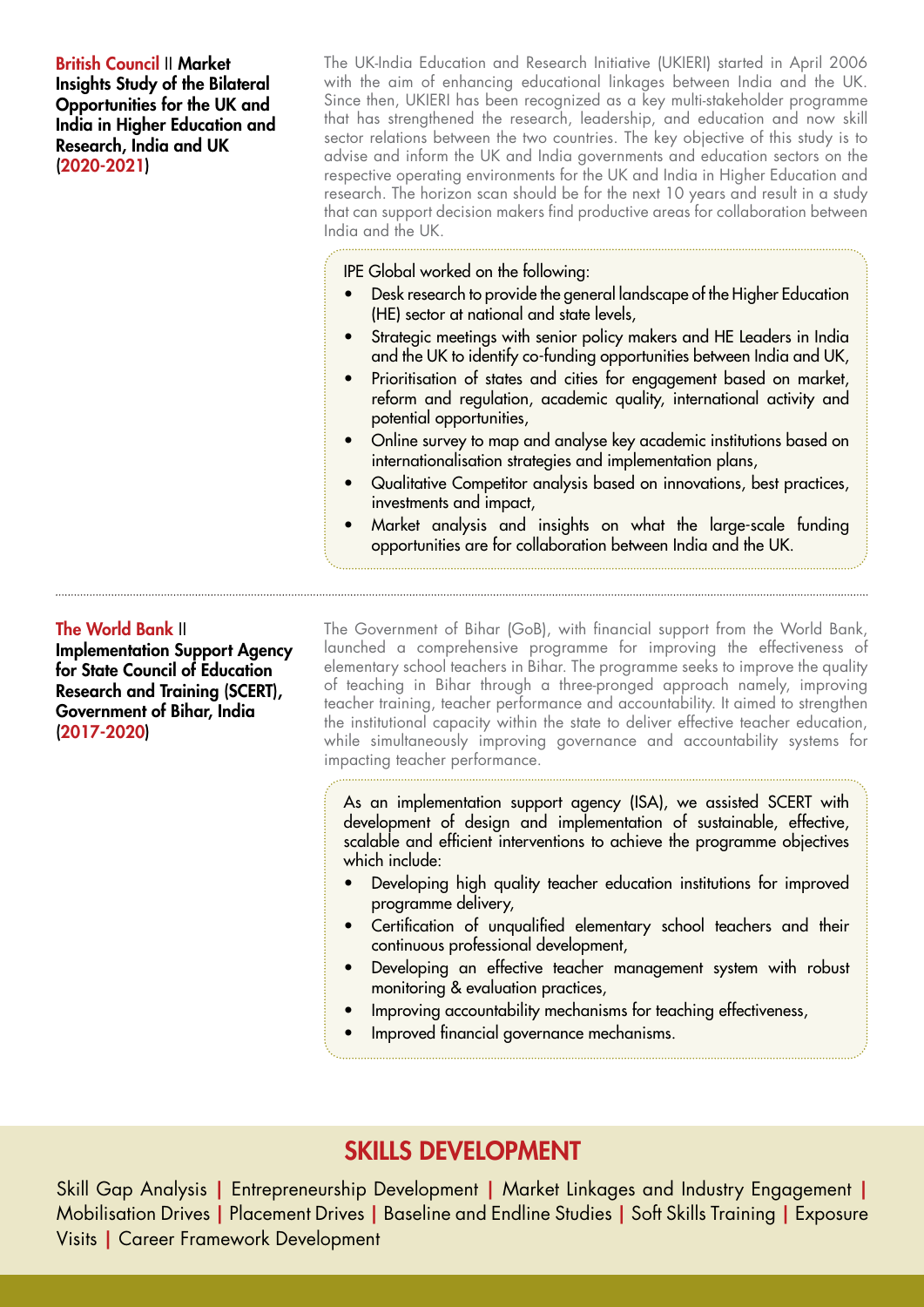#### Asian Development Bank

(ADB) II Design and Delivery of Professional Development Training Programs for Teachers of Secondary/Higher Secondary Schools, Meghalaya, India (2017-2019)

The Government of Meghalaya aimed to enhance the physical and learning environment of selected schools, support school management and leadership in improving the delivery of secondary and higher secondary (SHS) education by supporting training of SHS teachers for more effective teaching and learning. Part of ADB funded - Supporting Human Capital Development in Meghalaya, the project will help in creating an enabling environment for inclusive growth by improving the quality and delivery of State's secondary and higher secondary education and enhancing the employability of youth by focusing on skill development programmes.

We imparted professional development programmes to the in-service 3,500 secondary and higher secondary school teachers including head teachers by strengthening their core competencies to become confident reflective practitioners in their roles, leading to better quality of education and enhanced prospects of student employability. Over 1,00,000 students (approx.) have indirectly benefitted from the project through an effective school environment responsive to the diversity among young people and a culture of self-reflection and upgradation through communities of learning with sustainable use of ICT via a mobile application.

#### NITI Aayog, Government of

India II Validation and Analysis of Key Performance Indicators (KPIs) Data for Finalising and Release of School Education Quality Index (SEQI), India (2019)

With an objective to determine performance of various States and Union Territories (UTs) with respect to Key Performance Indicators (KPIs) in each of Health, Education and Water sectors, NITI Aayog, a premier policy 'Think Tank' of the Government of India designed and established an outcome monitoring framework to facilitate sharing of best practices leading to superior centre-state and state-state engagement directed towards transforming the above sectors in the country.

Under Education sector, School Education Quality Index (SEQI) was developed to bring an outcome focus to education policy by providing States and UTs with a platform to identify their strengths and weaknesses and undertake requisite course corrections or policy interventions. IPE Global carried out an independent review, analysis and verification of KPIs for all States and UTs, with a focus on learning levels, access, equity, infrastructure and governance processes. In addition, we assisted NITI Aayog with strengthening of design and methodology of SEQI.

UNICEF II Knowledge, Attitudes and Practices (KAP) Study on Community Participation in School Decision-Making and Parents Demand for Early Childhood Care and Education (ECCE) Services in Uzbekistan (2018)

The Government of Uzbekistan has been increasingly paying attention to improve Early Childhood Care and Education (ECCE) services in the country, to ensure universal enrolment at primary and secondary schools. Towards this end, UNICEF complemented the Government of Uzbekistan's efforts by providing technical support in mapping preschool education policies and programmes and identified barriers to the participation of parents and community in ECCE.

IPE Global undertook a comprehensive Knowledge, Attitudes and Practices (KAP) study in Uzbekistan to assess the demand for and participation of ECCE services in Uzbekistan. The study determined physical, psychological and cognitive needs of young children (aged 0-6 years) and assessed perceptions towards the nature, quality and affordability of services provided in the ECCE centres. As part of the study, we developed Behaviour Change Communication Strategies to enhance demand for ECCE services. In addition, based on the study, we developed baseline indicators and rationales for future investments aimed at improving equitable access and quality enhancement of ECCE programmes by the Government of Uzbekistan.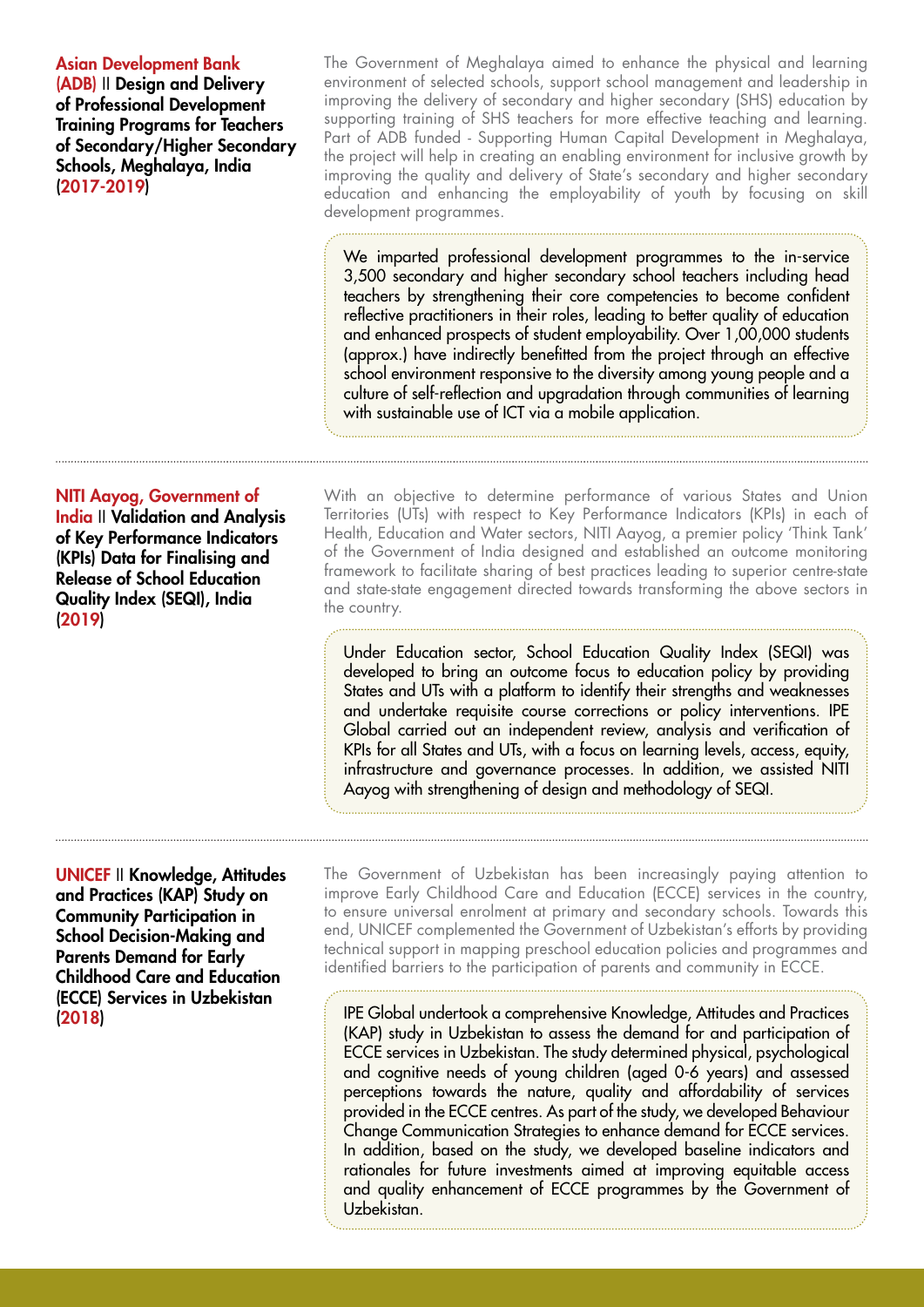Odisha Primary Education Programme Authority (OPEPA)/

Government of Odisha II Concurrent Evaluation of Learning Achievement of Students in Elementary Schools (CELASES) of Odisha, India (2017-2018)

The World Bank/National Skills Development Cooperation Limited (NSDC), Ministry of Skill Development and Entrepreneurship (MSDE), Government of India II Conducting Baseline for State Incentive Grant under SANKALP (Skills Acquisition and Knowledge Awareness for Livelihood Promotion), India (2018)

EdCIL (India) Limited/ Government of Meghalaya (GoM) II Review and Research of Education Sector, Government of Meghalaya, India (2017)

The OPEPA programme aimed to provide quality education to all children enrolled in the elementary education irrespective of their social background, caste and gender. To ensure the minimum learning achievement of the children at different grades and effective classroom transaction by the teachers in different classes, a holistic programme called Ujjwal was launched.

IPE Global undertook concurrent evaluation of the Ujjwal programme to offer policy options to accelerate learning levels of students. The overall focus of this evaluation was to provide quality and process monitoring in elementary education in Odisha and to improve school processes to enhance learning achievements.

A flagship scheme of Ministry of Skill Development and Entrepreneurship (MSDE), Government of India (GoI), Pradhan Mantri Kaushal Vikas Yojana (PMKVY) was a short-term training cum skill certification scheme implemented by National Skill Development Corporation (NSDC). PMKVY enabled large number of Indian youth to take up industry-relevant skill training and certification which eventually helped them in securing a better and sustainable livelihood. Under PMKVY, special focus was given to Recognition of Prior Learning (RPL) by recognising prior competencies of the assessed candidates and providing a certificate and monetary reward on successful completion of assessments.

We developed an impact evaluation framework and toolkit to facilitate future impact evaluation studies with a clear operational guide on methodology for evaluation, indicators to be evaluated and choice of research tools, underlying Theory of Change (ToC) and Logical Framework for PMKVY 1.0 & 2.0. Also, we conducted an impact evaluation of the interventions of PMKVY 2.0 - short-term training and RPL.

The Government of Meghalaya recognised the need to undertake a holistic assessment of the education reform process and measures needed to improve the education sector in the state. The project aimed to undertake review and research of education sector, covering both school and higher education, to provide quality education and better learning outcomes.

IPE Global was involved in the system-level re-structuring process by undertaking comprehensive review and research of education sector covering both school and higher education. This included development of State Education Policy and review of curriculum based on SDGs and skills for 21st Century; development of Service Rules of Aided Schools and Aided Colleges; amendment of Service Rules of Government Schools and Colleges; development of policy for opening of private universities in the State and development of fee regulation policy for colleges.